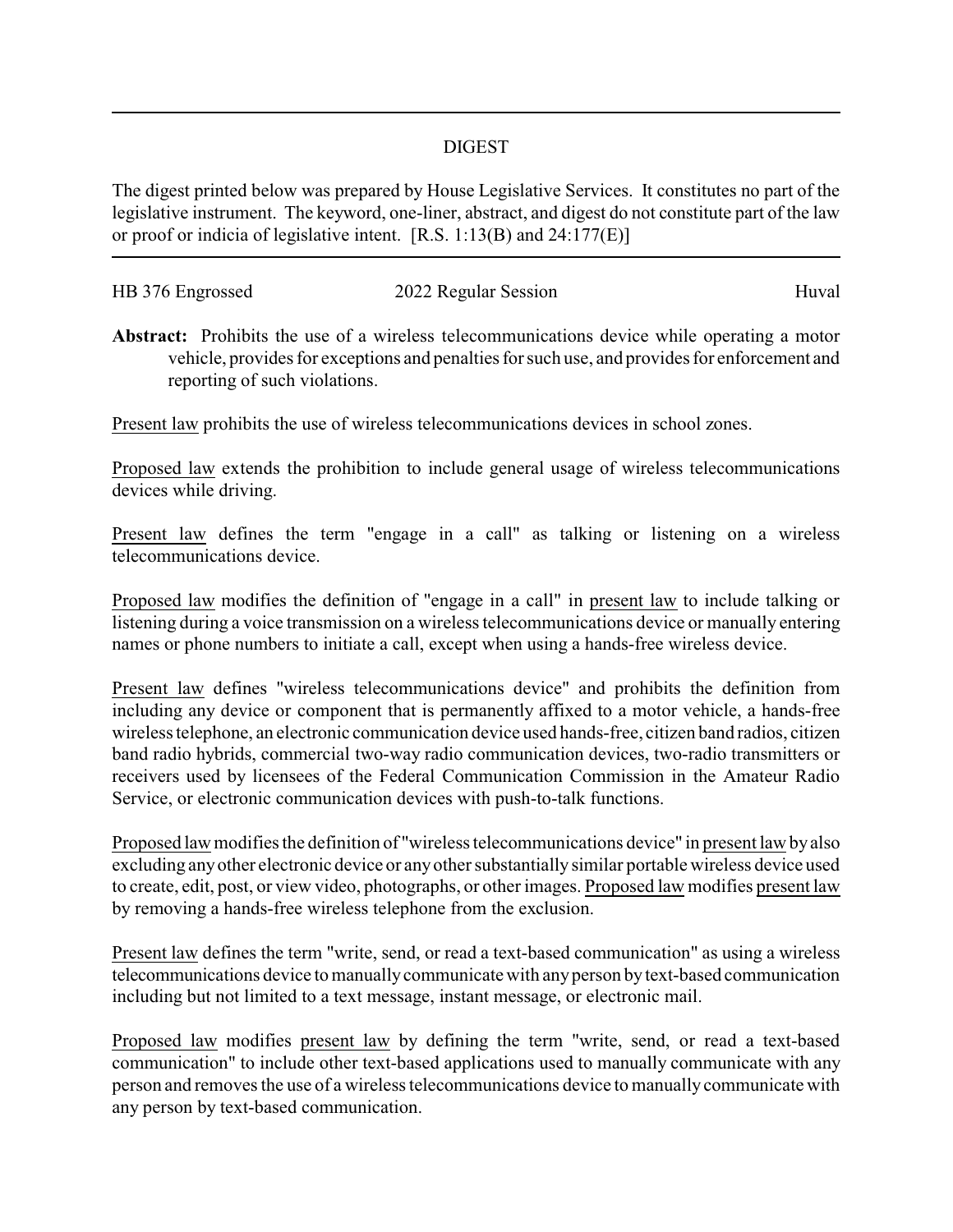Present law specifies that operating a wireless telecommunications device includes engaging in a call; writing, sending, or reading a text-based communication; and accessing, reading, or posting to a social networking site.

Proposed law adds to present law accessing, viewing, posting, editing, or creating a video, photograph, or otherimage; accessing, reading, viewing, composing, browsing, transmitting, saving, or retrieving electronic data from any application or other media; using any application or feature of such a device bymaking manual entries of letters, numbers, symbols, or any combination thereof; and holding or physically supporting a wireless telecommunications device in either or both hands or with any part of the body, except for an earpiece, headphone device, or a wrist device to talk or listen during a voice transmission.

Proposed law provides exceptions for operating a wireless telecommunications device while operating a motor vehicle upon anypublic road or highwayfor law enforcement officers, firefighters, and emergency services or EMS practitioners.

Present law provides exceptions for operating awireless telecommunications device while operating a motor vehicle upon any public road or highway for a person who uses a wireless telecommunications device: to report a traffic collision, medical emergency, or serious road hazard; to report a situation in which the person believes his personal safety is in jeopardy; to report or avert the perpetration or potential perpetration of a criminal act against the driver or another person; or while the motor vehicle is parked.

Proposed law modifies the exception in present law by specifying that it applies to a person using a wireless telecommunications device: to report other emergencies; to report a situation in which the person believes that an individual is in jeopardy of serious injury or death; to relay information between a transit or for-hire operator, including a transportation network company driver, and that operator's dispatcher, in which the device is affixed to the vehicle; to view data or images to navigate using a hands-free global positioning system; to operate a device for a purpose other than texting or accessing social media while the motor vehicle is lawfully stationaryand not in violation of anyother law; and to dial 9-1-1 to report a crime in progress. Proposed law removes the exceptions for a person using a wireless telecommunications device to: report a situation in which the person believes their personal safety is in jeopardy or to report or avert the perpetration or potential perpetration of a criminal act against the driver or another person.

Present law requires the first violation be punishable by a fine of not more than \$500.

Proposed law modifies present law by reducing the fine for a first violation from \$500 to a fine of \$100 but not less than \$50 and up to 30 hours of community service, at least half of which must consist of participation in a litter abatement or collection program.

Present law requires each subsequent violation be punishable by a fine of not more than \$1000 and a 60-day driver's license suspension.

Proposed law modifies present law to provide that a second violation is punishable by a fine of \$300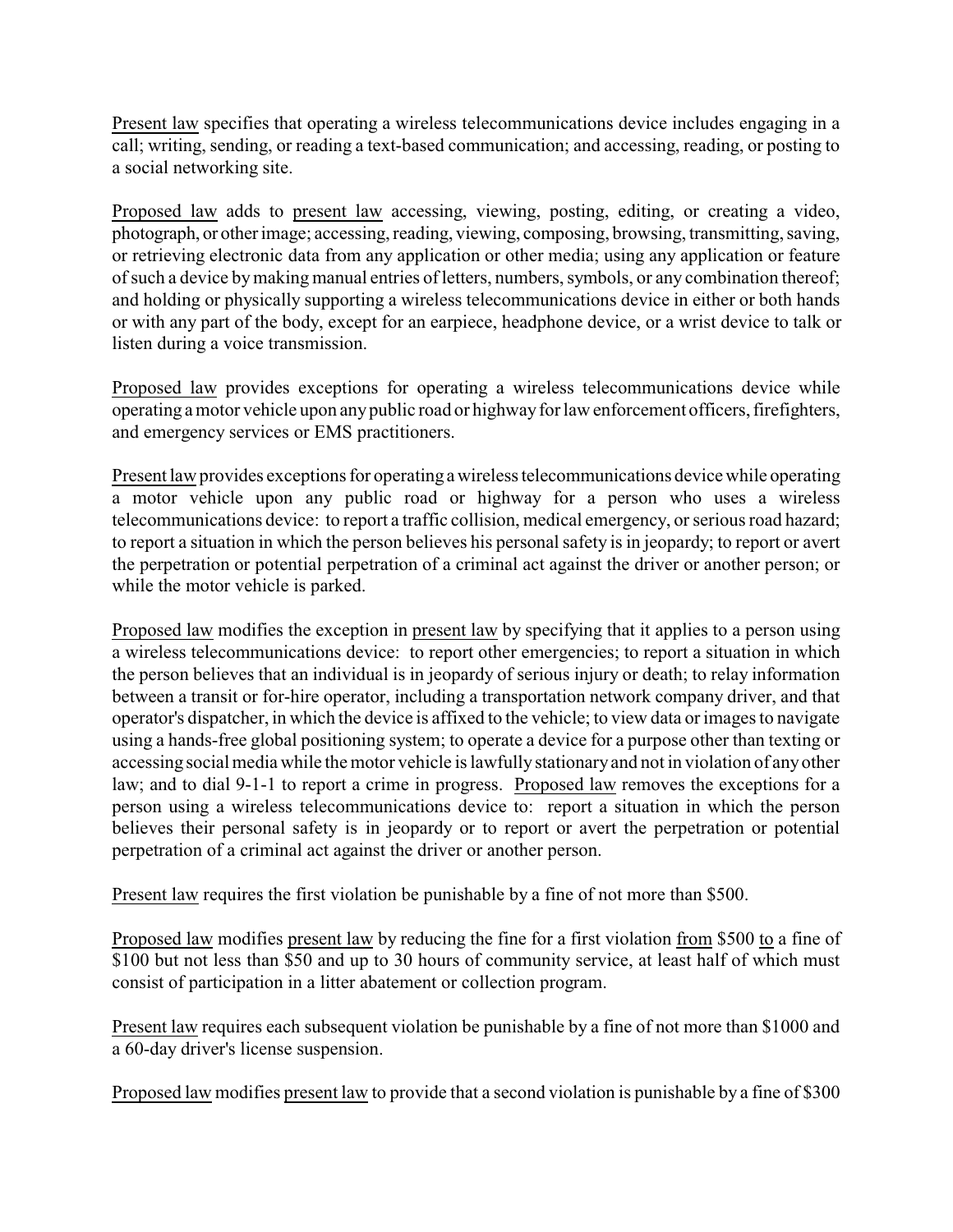but not less than \$100 and up to 30 hours of community service, at least half of which must consist of participation in a litter abatement or collection program. Proposed law requires the third violation be punishable by a fine of not more than \$300 but not less than \$100 and up to 90 hours of community service, at least half of which must consist of participation in a litter abatement or collection program.

Present law requires a person involved in a collision at the time of the violation to be fined double the amount of the standard fine imposed. Present law requires the law enforcement officer investigating the collision to indicate on a written report that the person was using a wireless telecommunications device at the time of the collision.

Proposed law modifies the double fine imposed in present law to be designated for the operator of a motor vehicle involved in a crash at the time of the violation.

Proposed law requires law enforcement officers to issue a written warning for any violation occurring before Jan. 1, 2023.

Present law requires use of a wireless telecommunications device for any purpose provided in proposed law be an affirmative defense and authorizes the operator of a motor vehicle to produce documentaryor other evidence in support of this defense. Proposed law modifies present law to only allow enumerated exceptions (first responders, concerned citizens, navigation, and stationary).

Proposed law requires law enforcement officers issuing citations under present and proposed law to record the race and ethnicity of the violator to be reported by the law enforcement agency to the Dept. of Public Safety and Corrections (DPSC). Proposed law requires the DPSC, beginning Aug. 1, 2023, to annually report the collected data to the governor, president of the Senate, and speaker of the House of Representatives. Proposed law requires the data collected be reported, at a minimum, by statewide totals for local, state, and university law enforcement agencies, and requires the statewide total for local law enforcement agencies to combine the data collected by sheriffs and municipal police officers.

Proposed law requires a law enforcement officer who stops a motor vehicle for a violation to inform the operator of the vehicle of his right to decline a search of his wireless communications device. Proposed law prohibits the law enforcement officer during a stop from accessing the device without a warrant; confiscating the device while waiting on the warrant to access; obtaining consent from the operator of the vehicle through coercion or other improper methods; or making a custodial arrest except in situations where a warrant was issued for failure to appear for a felony or state misdemeanor charge in court when summoned. Requires consent to search a motor vehicle operator's wireless communications device be free and voluntary.

Proposed law prohibits a law enforcement officer from searching or inspecting a motor vehicle, its contents, the driver, or a passenger solely because of a violation of proposed law.

Present law specifies that the provisions of present law only apply within a school zone upon a public road or highway during posted hours when signs are located in a visible manner in each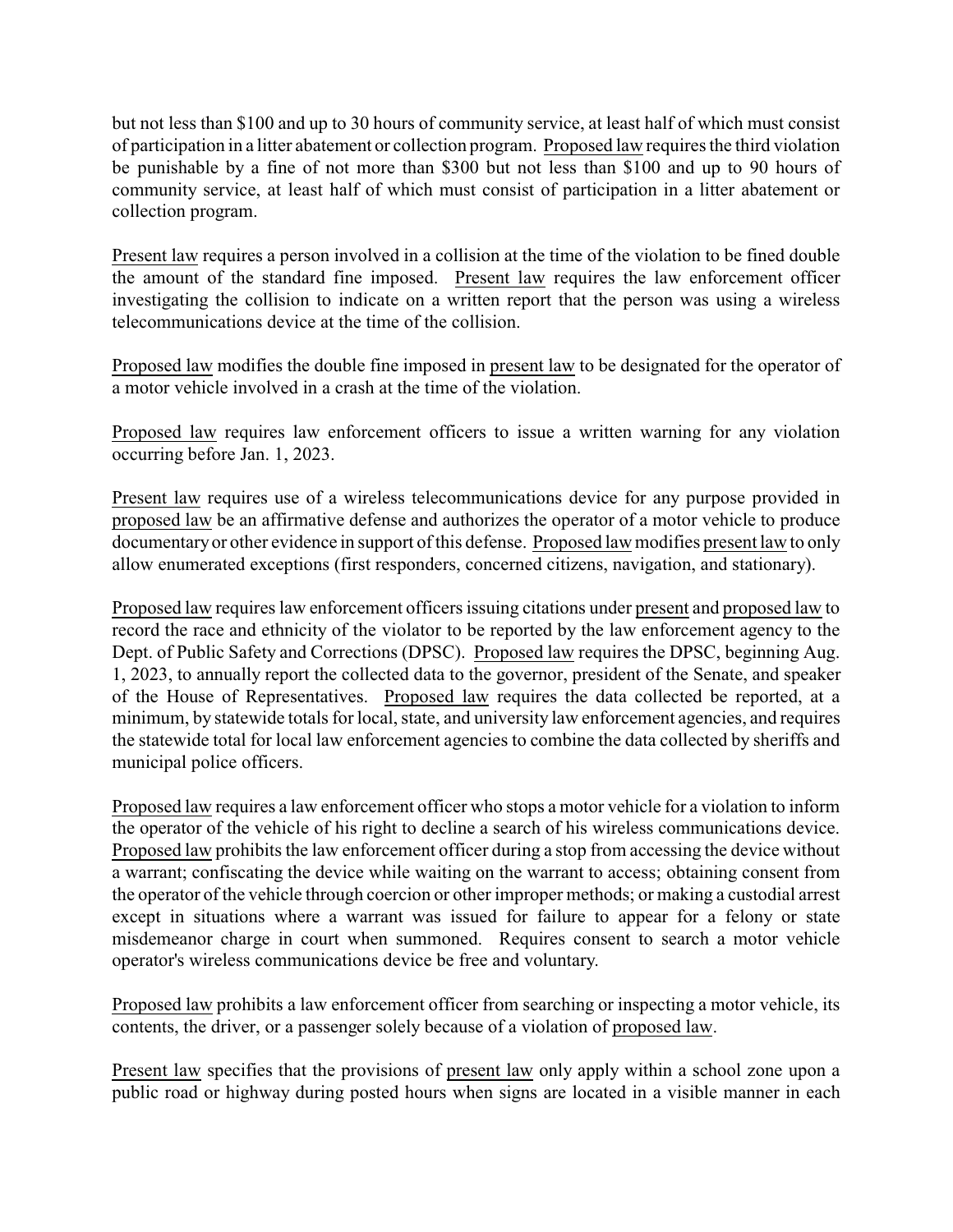direction that indicate the use of a hand-held wireless communications device is prohibited while operating a motor vehicle.

Proposed law repeals present law and makes prohibitions applicable to intrastate travel subject to enumerated exceptions.

Proposed law requires the provisions of proposed law to cease to exist on Jan. 1, 2027.

(Amends R.S. 32:300.5; Repeals R.S. 32:300.6, 300.7, and 300.8)

## Summary of Amendments Adopted by House

The Committee Amendments Proposed by House Committee on Transportation, Highways and Public Works to the original bill:

- 1. Make technical changes.
- 2. Remove provisions that deleted repealed citations and expanded present law to require \$50 from each fine collected on subsequent violations of proposed law be distributed to the indigent defender fund of the judicial district in which the citation was issued.
- 3. Add an exception for operating a wireless telecommunications device while operating a motor vehicle upon any public road or highway for an emergency service or EMS practitioner.
- 4. Add an exception to the prohibition against the use of certain wireless telecommunications devices while operating a vehicle for a person who dials 911 to report a crime in progress.
- 5. Remove the discretion of a judge to authorize 15 hours of community service for a first violation. Add the authorization for the penalty to include 30 hours of community service.
- 6. Remove the discretion of a judge to authorize 30 hours of community service for a second violation. Add the authorization for the penalty to include 30 hours of community service.
- 7. Remove the suspension of the person's driver's license for a period of 30 days and the discretion of a judge to authorize 60 hours of community service for a third and subsequent violation.
- 8. Add the authorization for the penalty to include 90 hours of community service for a third and subsequent violation.